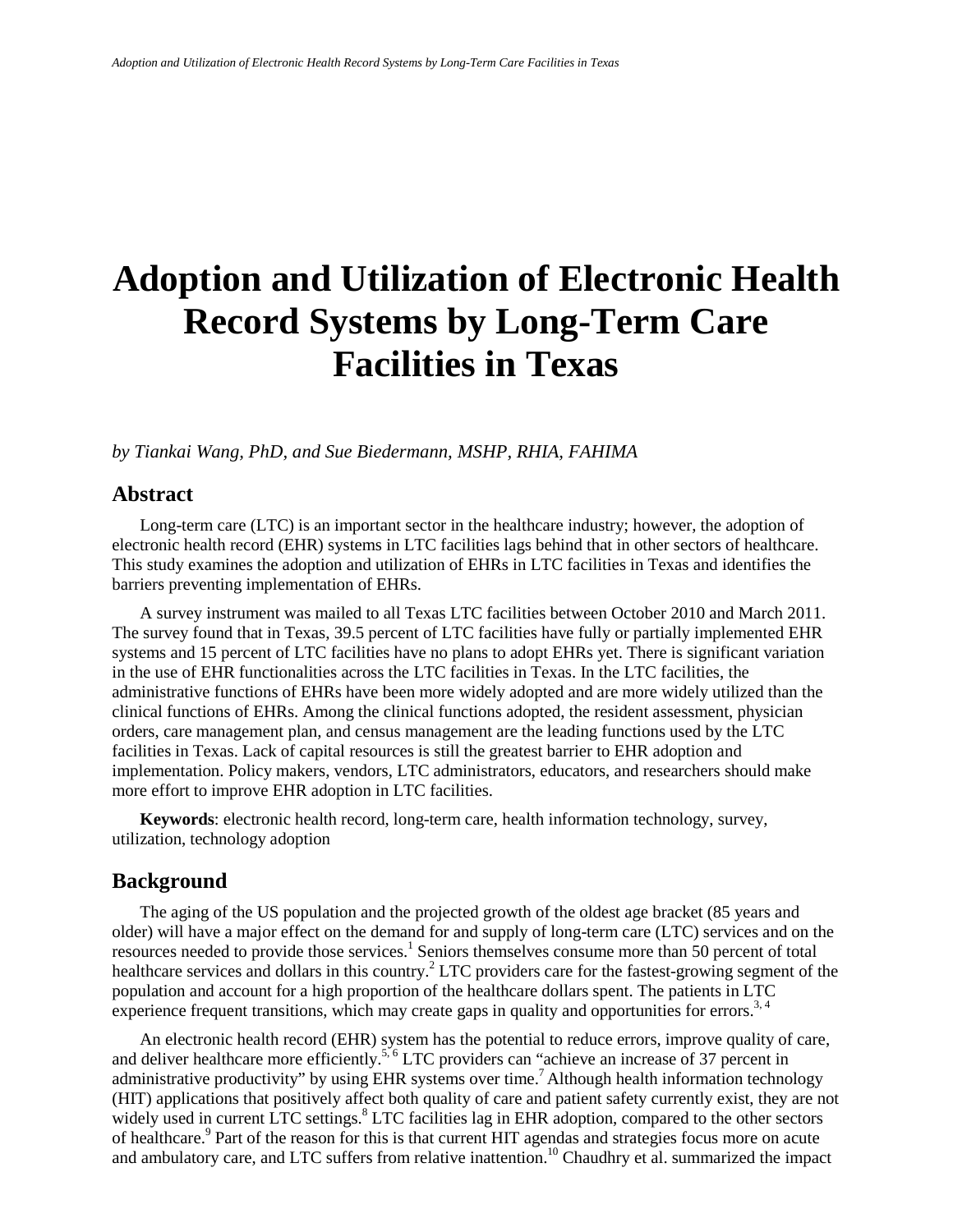of EHRs on the quality, efficiency, and cost of medical care from 74 journal articles at four benchmark institutes; however, none of the studies included a LTC setting.<sup>11</sup> Furthermore, most EHRs are intended primarily for acute care facilities, so LTC facilities face unique challenges in using EHRs, such as different documentation needs for facilitating preventive measures, different starting doses of medications, and special reporting needs. Utilization of EHRs in LTC facilities does not initially save time for clinicians.<sup>12</sup> LTC settings are often intensely interdisciplinary and holistic in their approach to their patients and residents. Therefore, the challenges and opportunities for promoting EHR adoption and utilization in LTC facilities are greater than ever.<sup>13</sup>

Policy makers need reliable and valid data on EHR adoption rates in LTC facilities to assess movement toward the goal of promoting EHR adoption.<sup>14</sup> If national cross-sectional data were available, we could have a "big picture" of national EHR adoption and utilization status in LTC facilities. If timeseries data in a state were available, we could analyze the trend of EHR adoption and utilization status in LTC facilities in that state. However, information on EHR adoption in LTC facilities is relatively scarce.<sup>15</sup> In January 2010, the US Department of Health and Human Services (HHS) developed two survey instruments on EHR adoption and use in nursing homes. Unfortunately, no further report was published. Consequently, no national cross-sectional data are available. Several regional surveys, including a 2008 report from Minnesota and a 2007 report from California, are the only EHR adoption and utilization data sources related to  $LTCs$ .<sup>16, 17</sup> No regional survey has been conducted more than one time to provide timeseries data. On the positive side, each of the state surveys contributed a piece of puzzle to the "big picture" of national EHR adoption and utilization status, and set a baseline for these states. Because EHR adoption and utilization has been proposed for decades, no state has the first-mover advantage in EHR adoption. Therefore, we have reasons to assume that EHR adoption status would be homogeneous across the United States, unless a state has special policies impacting EHR adoption.

The purpose of this study is to assess EHR adoption and utilization status in LTC facilities in Texas, identify the barriers to EHR adoption, and help policy makers assess movement toward the goal of promoting EHR adoption. The findings of the study can set a baseline for Texas EHR adoption and utilization in LTC facilities and contribute to the "big picture" of national EHR adoption and utilization status. By comparing the statewide surveys, the authors attempt to identify the similarities, rather than the discrepancies, in EHR adoption in different states and at different times.

#### **Methods**

The sources for the literature review came from the university library databases and Internet searches, including specific website searches, electronically published periodicals, government reports, and other relevant organizational information. Searches were made for peer-reviewed and non-peer-reviewed publications within the past 10 years, using various keywords and keyword combinations, such as *EHR*, *HIT*, *nursing homes*, and *LTC*. Titles and abstracts were reviewed first, and relevant articles were read, including mining of each paper's reference list for any additional relevant work. Significantly more literature was reviewed regarding HIT in general and, more specifically, HIT within hospital and ambulatory settings. Internet searches were conducted using keywords and key organizations to narrow the requested information track. Federal websites were also searched and regularly researched to keep abreast of current proceedings.

Previous literature revealed that HIT applications in LTC facilities had many similar functions as those in hospitals, such as billing, drug ordering, and inventory management.<sup>18</sup> The administrative functions were more widely adopted and utilized than the clinical functions.<sup>19</sup> Both regional surveys and scholars identified that lack of capital resources was the leading barrier to EHR adoption.<sup>20-23</sup> Other significant barriers included insufficient time, lack of technical infrastructure, lack of technical support staff, inability to easily input historical data, and lack of technical knowledge. $24-28$ 

Based on the literature review, a questionnaire was developed. Besides the questions in the HHS 2010 survey, including the minimum data set (MDS), the clinical functions, and the barriers to HIT adoption and use, the questionnaire also collected information about LTC facility characteristics, EHR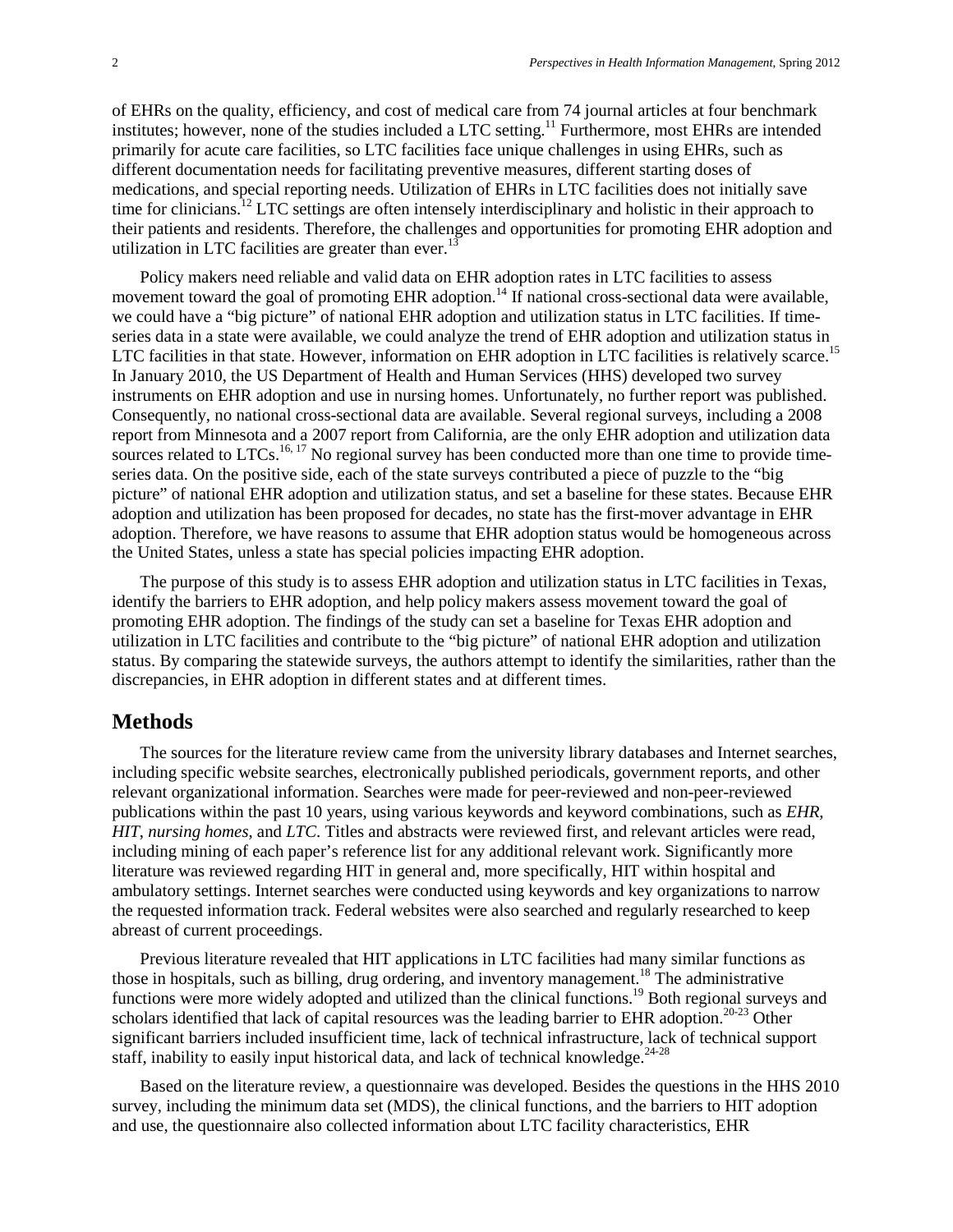implementation status, the administrative functions, and LTC administrators' perspectives on EHR adoption and utilization. A pilot survey instrument was mailed in October 2010 to nearby LTC facilities to assess the validity and reliability of the questionnaire. Per the responses from the pilot survey, a few survey questions were edited. In January 2011, a final survey instrument was mailed to a total of 1,177 LTC facilities in Texas, whose addresses were generated from the database on the official Medicare Web site [\(http://www.medicare.gov/NHCompare\)](http://www.medicare.gov/NHCompare). Because of invalid mailing addresses, 264 survey questionnaires were returned to the authors. Therefore, the valid population size in this survey is 913. By the end of March 2011, completed surveys were received from 137 LTC facilities for a 15 percent response rate.

## **Results and Observations**

#### *Demographic Characteristics*

Table 1 displays the demographic characteristics of survey respondents, including facility ownership status, location, affiliation types, and number of beds.

Considering the low response rate, the authors considered whether the survey sample is representative of the population of the LTC facilities in Texas. The authors compared the proportions of demographic characteristics between the survey sample and the entire population of LTCs in Texas (see Table 1). We found that except the for-profit proportion, all other proportions of the respondent characteristics are not significantly different from those of the entire population of LTCs in the state. Therefore, the survey sample is representative of the population of LTC facilities in Texas.

#### *EHR Implementation*

EHR implementation status by demographic characteristics is outlined in Table 2. Responses showed little difference in the rate of EHR implementation among for-profit (34.0 percent), not-for-profit (42.9 percent), and local government (50.0 percent) facilities, with a *p*-value of .5. Only one state-governmentowned LTC facility completed the survey, and this facility had partially implemented an EHR system.

Rural facilities had a lower EHR implementation rate (26.7 percent) than suburban (59.1 percent) and urban (45.0 percent) facilities. The differences were statistically significant, with *p*-values of .002 and .023, respectively. Suburban and urban facilities' EHR implementation rates were not significantly different, with a *p*-value of .85.

Table 2 displays that the EHR implementation rates varied in facilities with different affiliation types and sizes (number of beds). However, the differences were not significant, with *p*-values of .4 and .6, respectively; therefore, LTC facilities of different affiliation types and sizes have comparable EHR implementation rates in Texas.

Figure 1 shows that almost one-third of the respondents have already implemented EHRs at least partially; however, almost as many (27.7 percent) have not yet established a timeline, and some (5.1 percent) are still in the selection stage. The percentage of facilities that do not plan on implementing an EHR system is 14.6 percent.

We compared EHR implementation status of LTC facilities in the 2007 California, 2008 Minnesota, and 2010–2011 Texas survey data (see Table 3) and found that except for the "not planning" proportion, the differences among other proportions of EHR implementation status in the three surveys are not statistically significant; that is, EHR implementation status across the states in the past several years is comparable.

#### *Functionalities*

Respondents reported using 26 different software applications for EHRs in LTC facilities, with 25.5 percent of respondents having implemented American Healthtech.

The survey collected information about the utilization of technology to support administrative and clinical functions in LTC facilities (see Table 4 and Table 5). The survey results show significant variation in the use of these functions across LTC facilities. Because of federal and state regulations, it is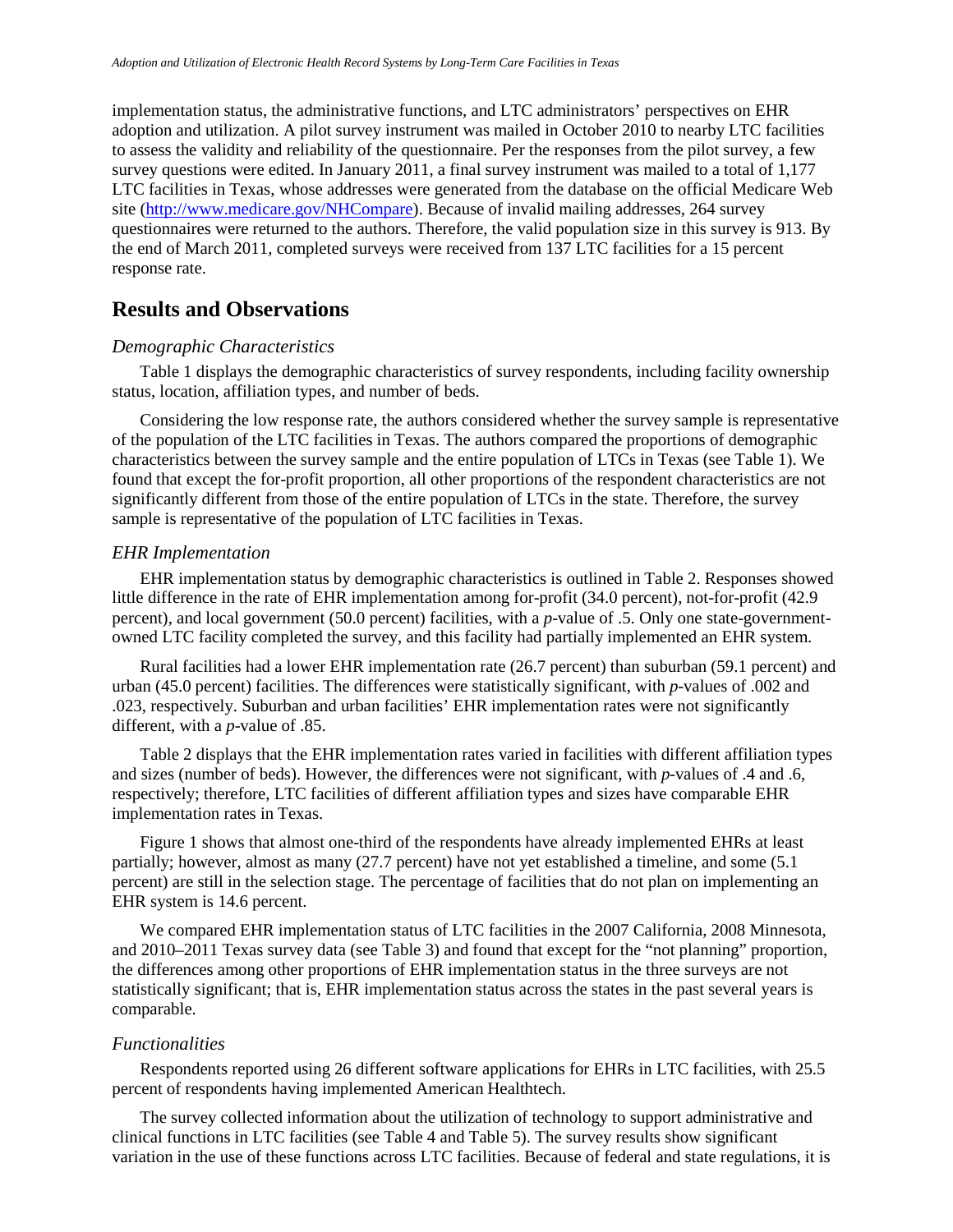not surprising that the finance functions, including billing, claim submission, payroll, and accounting, have the highest utilization status. The other administrative functions vary from a low adoption rate (13.9) percent for appointment reminders) to a high one (57.7 percent for admission). One surprising observation is that only 44.5 percent of LTC facilities have a Web site, and 48.2 percent of LTC facilities contact clients and staff via official e-mail. In the current information age, the website and e-mail utilization rate is quite low and will impede the communication and marketing efforts of the LTC facilities.

Except for the resident assessment functions, including the minimum data set (MDS), the resident assessment protocols (RAPs), and the Triggers, which have been required by federal regulations since the 1990s, the other clinical functions are used less than the administrative ones.<sup>29</sup> That finding is the same as the observations in previous studies, which found that the administrative functions are more widely adopted and utilized than the clinical functions.<sup>30, 31</sup> Physician orders, the most frequently discussed clinical function to reduce potential errors in healthcare, have a 56.9 percent utilization rate. The other two functions with utilization rates greater than 50 percent are the individual care management plan (59.1 percent) and census management (50.4 percent) functions. This result is also similar to the findings in previous reports.<sup>32, 33</sup> In this survey, e-prescribing between practitioner and pharmacy is the clinical function with the lowest adoption rate (10.2 percent).

#### *Barriers*

Survey respondents rated four groups of barriers that may have slowed or prevented them from implementing EHRs in their facilities. The four groups of barriers include capital factors, human resource factors, EHR product factors, and management factors. Results are reported in Table 6.

"Lack of capital resources to invest" is the number one barrier to EHR implementation in all three surveys (46.0 percent in Texas in 2010–2011, 72.1 percent in Minnesota in 2008, and 60.0 percent in California in 2007). "Lack of technical infrastructure" is the second most frequently reported barrier in this survey (35 percent). "Insufficient time" (29.2 percent) and "inability to easily input historic medical record data" (27 percent) are the next two reported barriers, which were also the barriers found in the Minnesota and California reports. This finding indicates that these problems have not been solved yet. "Lack of technical support staff" (21.2 percent) is another barrier cited by more than 20 percent of respondents in this survey. Other barriers were cited by fewer than 20 percent of respondents, but the long list of barriers shows that the LTC EHR market is complicated; therefore, a "one size fits all" strategy does not work. "Risk of new state/federal requirements" (18.2 percent) leads in the management barrier category. This result shows that the rapid development of federal and state regulations recently is a concern to the LTC administrators.

#### **Discussion**

This research study is an assessment of EHR adoption and utilization status in Texas LTC facilities. This study establishes a baseline and offers a cross-sectional view of EHR adoption and utilization status in Texas LTC facilities. It summarizes EHR adoption and utilization status, the functionalities of EHRs in use, and the barriers to EHR implementation. Given the rapid rate of change in the EHR industry and the evolution of LTC facilities in Texas, future studies are necessary to understand the trends in adoption and utilization of EHRs.

This survey identified important factors for policy makers, EHR vendors, LTC administrators, educators, and researchers to consider in promoting EHR adoption and utilization. First, for policy makers, this survey reiterates the barriers to EHR adoption in LTC facilities. Of those, the top barrier is still the lack of capital resources. This finding shows that the significant capital costs of implementing EHRs are still a burden for LTC facilities, particularly those operating close to their financial margins. State and private organizations should work with LTC facilities to address this barrier, and the government has to continue seeking better incentives to solve this challenging issue in EHR adoption. Based on this survey, lack of technical infrastructure is another serious barrier in Texas. This finding may show that the development of IT infrastructure in LTC facilities in Texas deserves more attention. Another barrier, the risk of new state or federal requirements, shows that policy makers should accelerate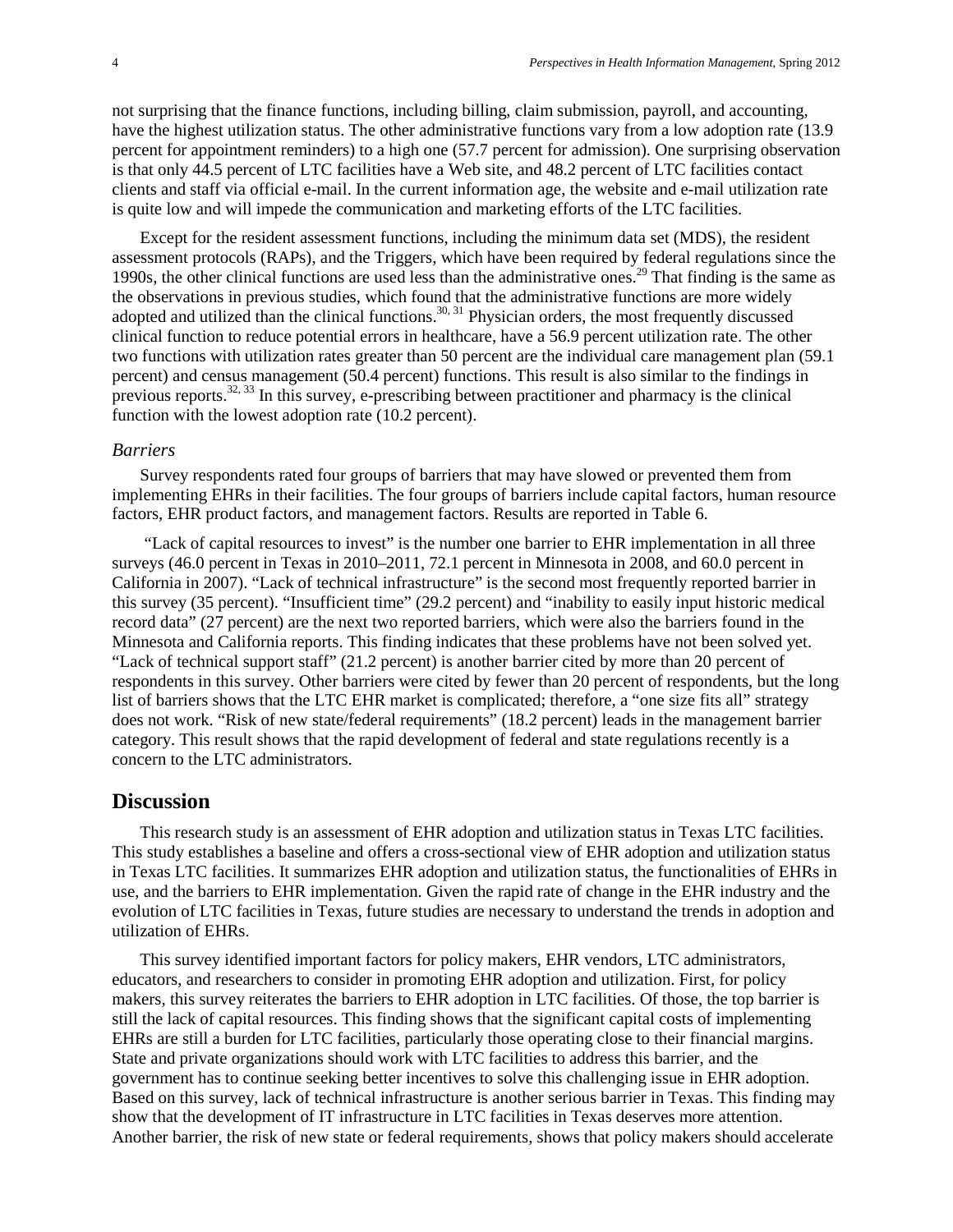the establishment of a long-term agenda for EHR regulations to provide a clearer guideline in EHR adoption and utilization.

Although a LTC facility may have the opportunity to use an EHR system adopted by hospitals, the EHR system may not meet the specific complex and diverse needs of the LTC facility and may therefore be only partially used. Development of an EHR system in a collaborative fashion for LTC facilities should be supported. It is unclear how EHR vendors are prepared to meet the needs of LTC clients. This question should be explored. Although EHR systems have been in existence for decades, the inability to input historical data is still a big barrier to EHR adoption and utilization. Better communication between vendors and LTC facilities is indispensable for more effective EHR system design and development for LTC facilities.

Finally, as shown in this survey, lack of proven benefits of EHR use is a barrier to EHR adoption and utilization. Researchers should conduct research examining the relationship of EHR utilization to the financial outcomes and quality of care in LTC facilities.

We believe that education and training are the solution to some issues related to EHR adoption and utilization in LTC facilities. First, training more EHR-related professionals is helpful to alleviate the problem of lack of technical support staff. Secondly, even in the current information age, more than 10 percent of LTC administrators have no plans to adopt EHRs and do not know the needs and benefits of EHRs. LTC administrators should attend EHR training programs to keep abreast of compliance and technology requirements. Finally, education programs are also necessary for policy makers, who may underestimate the importance of EHRs.

#### **Limitation**

One limitation of the study is that 15 percent of LTC facilities completed the survey. Nonresponse bias could be a concern. In future research, the authors will include a tracking design in the questionnaire to follow up with nonrespondents and improve the response rate. On the other hand, the whole population was surveyed. Inspection of the distribution of responses suggests that the survey sample is representative of the population of Texas LTC facilities. Therefore, although the response rate is low, the conclusions drawn in the study can be inferred to apply to the whole population of Texas LTC facilities.

#### **Conclusion**

Although the Health Information Technology for Economic and Clinical Health Act of 2009 produced a great deal of attention to and knowledge of the benefits of EHR systems, the status of EHR adoption and utilization in Texas in 2010–2011 is similar to that found in Minnesota in 2008 and California in 2007. Lack of capital resources is still the leading barrier in EHR adoption and utilization, and the other barriers remain unsolved. More challenges and opportunities for adopting EHRs in LTC facilities are faced by LTC administrators, vendors, policy makers, educators, and researchers.

#### **Support**

Funding for this study was provided by the Texas Long Term Care Institute.

Tiankai Wang, PhD, is an assistant professor in the Health Information Management Department of Texas State University–San Marcos in San Marcos, TX.

Sue Biedermann, MSHP, RHIA, FAHIMA, is a department chair and associate professor in the Health Information Management Department of Texas State University–San Marcos in San Marcos, TX.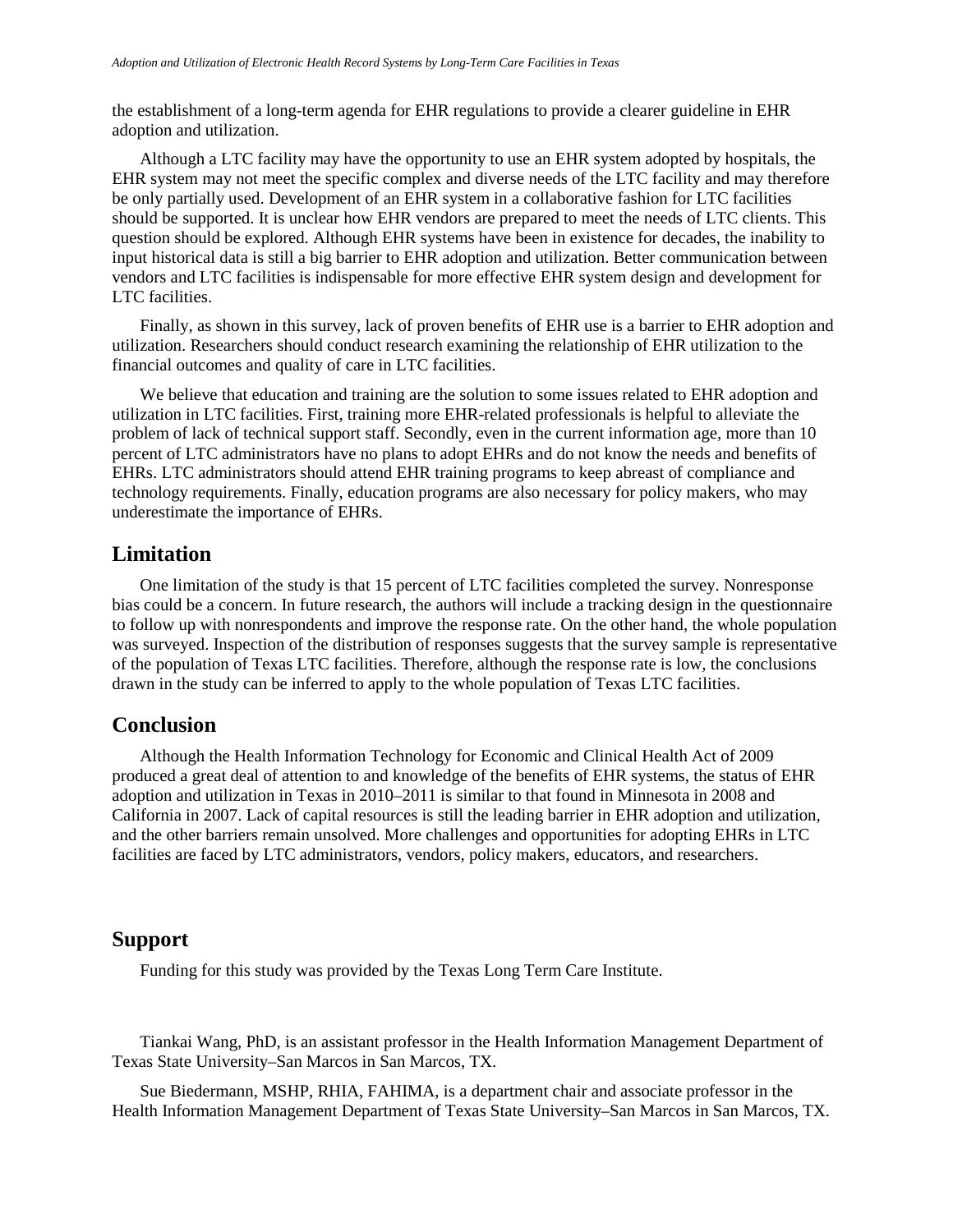# **Notes**

1. Institute of Medicine (IOM). *Improving the Quality of Long-Term Care*. Washington, DC: National Academy Press, 2001.

2. LTC HIT Summit. *A Road Map for Health IT in Long Term Care*. 2008.

3. MedPAC (Medicare Payment Advisory Commission). *Report to the Congress: Issues in a Modernized Medicare Program.* Washington, DC: MedPAC, 2005.

4. Coleman, E. "Falling through the Cracks: Challenges and Opportunities for Improving Transitional Care for Persons with Continuous Complex Care Needs." *Journal of the American Geriatric Society* 51 (2003): 549–55.

5. Hamilton, B. A. *Evaluation Design of the Business Case of Health Information Technology in Long-Term Care (Final Report)*. US Department of Health and Human Services, 2006. 6. Congressional Budget Office (CBO). *Evidence on the Costs and Benefits of Health Information Technology.* 2008.

7. WinterGreen Research, Inc. *Nursing Home and Long-Term Care Information Systems: Market Opportunities, Strategies, and Forecasts, 2006 to 2012*. 2006.

8. Menachemi, N., B. Burke, and R. Brooks. "Adoption Factors Associated with Patient Safetyrelated Information Technology." *Journal of Healthcare Quality* 26, no. 6 (2004): 39–44.

9. Kaushal, R., D. W. Bates, E. G. Poon, A. K. Jha, D. Bluementhal, and the Harvard Interfaculty Program for Health Systems Improvement NHIN Working Group. "Functional Gaps in Attaining a National Health Information Network." *Health Affairs* 24, no. 5 (2005): 1281–89.

10. LTC HIT Summit. *A Road Map for Health IT in Long Term Care*.

11. Chaudhry, B., J. Wang, S. Wu, M. Maglione, W. Mojica, E. Roth, S. Morton, and P. Shekelle. "Systematic Review: Impact of Health Information Technology on Quality, Efficiency, and Cost of Medical Care." *Annals of Internal Medicine* 144, no. 10 (2006): E12–W18.

12. Rochon, P. A., T. S. Field, D. W. Bates, M. Lee, L. Gavendo, J. Errramuspe-Mainard, J. Judge, and J. H. Gurwitz. "Computerized Physician Order Entry with Clinical Decision Support in the Long-Term Care Setting: Insights from the Baycrest Centre for Geriatric Care." *Journal of American Geriatrics Society* 53, no. 10 (2005): 1780–89.

13. Institute of Medicine (IOM). *Improving the Quality of Long-Term Care*.

14. US Department of Health and Human Services. *Survey Questions for EHR Adoption and Use in Nursing Homes: Final Report*. 2010.

15. Ibid.

16. Stratis Health. *Minnesota Nursing Home Health Information Technology Survey Results.* Minnesota Department of Health, Minnesota e-Health Initiative, 2008.

17. Hudak, S., and S. Sharkey. *Health Information Technology: Are Long Term Care Providers Ready?* California HealthCare Foundation, 2007.

18. West, D., S. Szeinbach, and S. Harp. "Information Technology and System Integration in Long-Term Care." *The Consultant Pharmacist* 12, no. 9 (1997): 976-86.

19. Kaushal, R., D. W. Bates, E. G. Poon, A. K. Jha, D. Bluementhal, and the Harvard Interfaculty Program for Health Systems Improvement NHIN Working Group. "Functional Gaps in Attaining a National Health Information Network." *Health Affairs* 24, no. 5 (2005): 1281–89.

20. Stratis Health. *Minnesota Nursing Home Health Information Technology Survey Results.*

21. Hudak, S., and S. Sharkey. *Health Information Technology: Are Long Term Care Providers Ready?* 

22. Kaushal, R., D. W. Bates, E. G. Poon, A. K. Jha, D. Bluementhal, and the Harvard Interfaculty Program for Health Systems Improvement NHIN Working Group. "Functional Gaps in Attaining a National Health Information Network." *Health Affairs* 24, no. 5 (2005): 1281–89.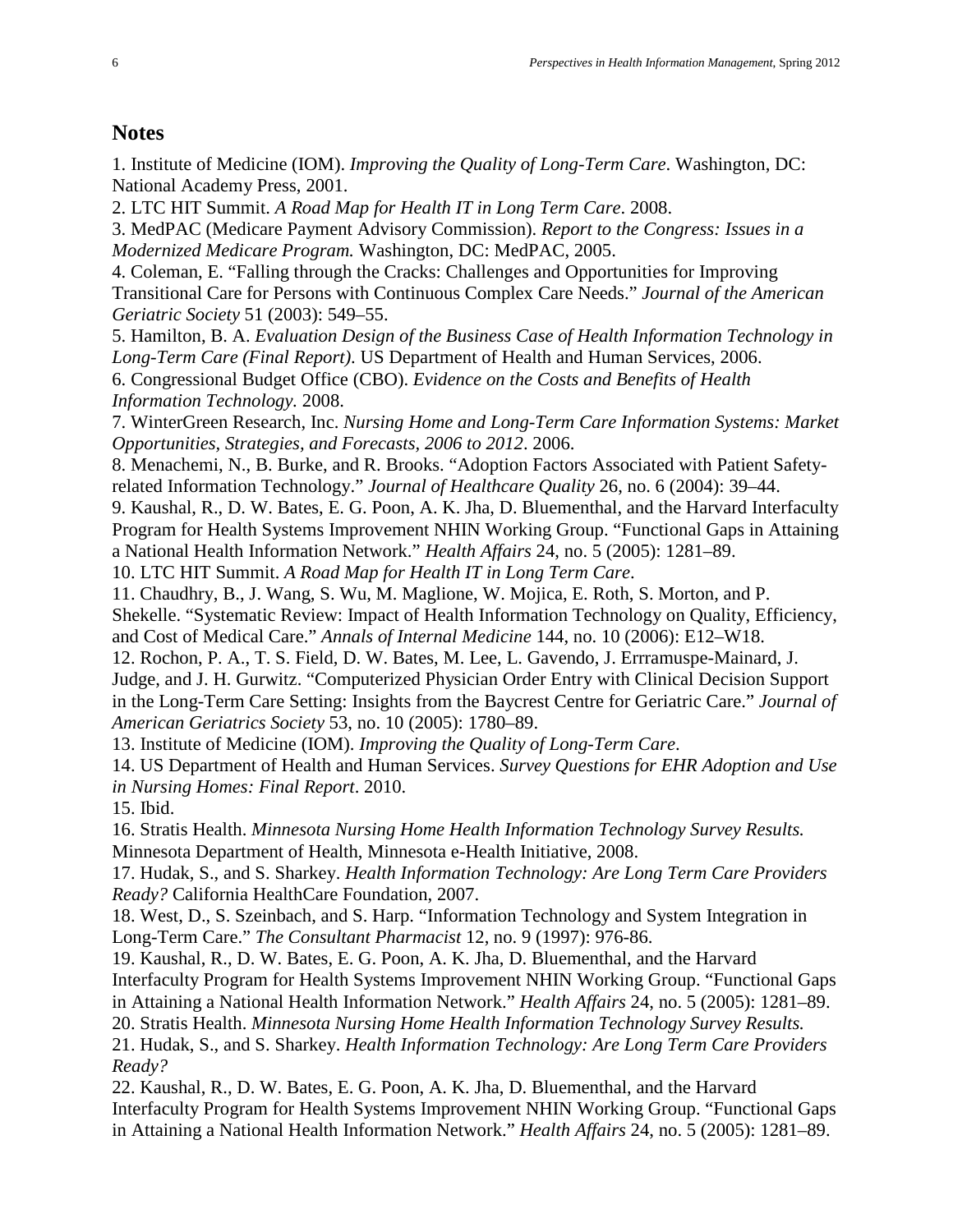23. Ward, M., M. Jaana, J. Bahensky, S. Vartak, and D. Wakefield. "Clinical Information System Availability and Use in Urban and Rural Hospitals." *Journal of Medical Systems* 30 (2006): 429– 38.

24. Stratis Health. *Minnesota Nursing Home Health Information Technology Survey Results.* 25. Hudak, S., and S. Sharkey. *Health Information Technology: Are Long Term Care Providers Ready?* 

26. Ash, J., A. Berg, and E. Cohera. "Some Unintended Consequences of Information Technology in Health Care: The Nature of Patient Care Information System-related Errors." *Journal of the American Medical Informatics Association* 11 (2004): 104–12.

27. O'Connell, R. C. Cho, N. Shah, K. Brown, and R. Shiffman. "Take Note(s): Differential EHR Satisfaction with Two Implementations under One Roof." *Journal of the American Medical Informatics Association* 11, no. 1 (2004): 43–49.

28. Jaana, M., M. Ward, G. Pare, and C. Sicotte. "Antecedents of Clinical Information Technology Sophistication in Hospitals." *Health Care Management Review* 31, no. 4 (2006): 289–99.

29. Resnick, H. E., B. B. Manard, R. I. Stone, and M. Alwan. "Use of Electronic Information Systems in Nursing Homes: United States, 2004." *Journal of the American Medical Informatics Association* 16, no. 2 (2009): 179–86.

30. Kaushal, R., D. W. Bates, E. G. Poon, A. K. Jha, D. Bluementhal, and the Harvard Interfaculty Program for Health Systems Improvement NHIN Working Group. "Functional Gaps in Attaining a National Health Information Network." *Health Affairs* 24, no. 5 (2005): 1281–89. 31. Flex Monitoring Team. *The Current Status of Health Information Technology Use in CAHs*. Flex Monitoring Team Brief Paper No. 11. 2006.

32. Stratis Health. *Minnesota Nursing Home Health Information Technology Survey Results.* 33. Hudak, S., and S. Sharkey. *Health Information Technology: Are Long Term Care Providers Ready?*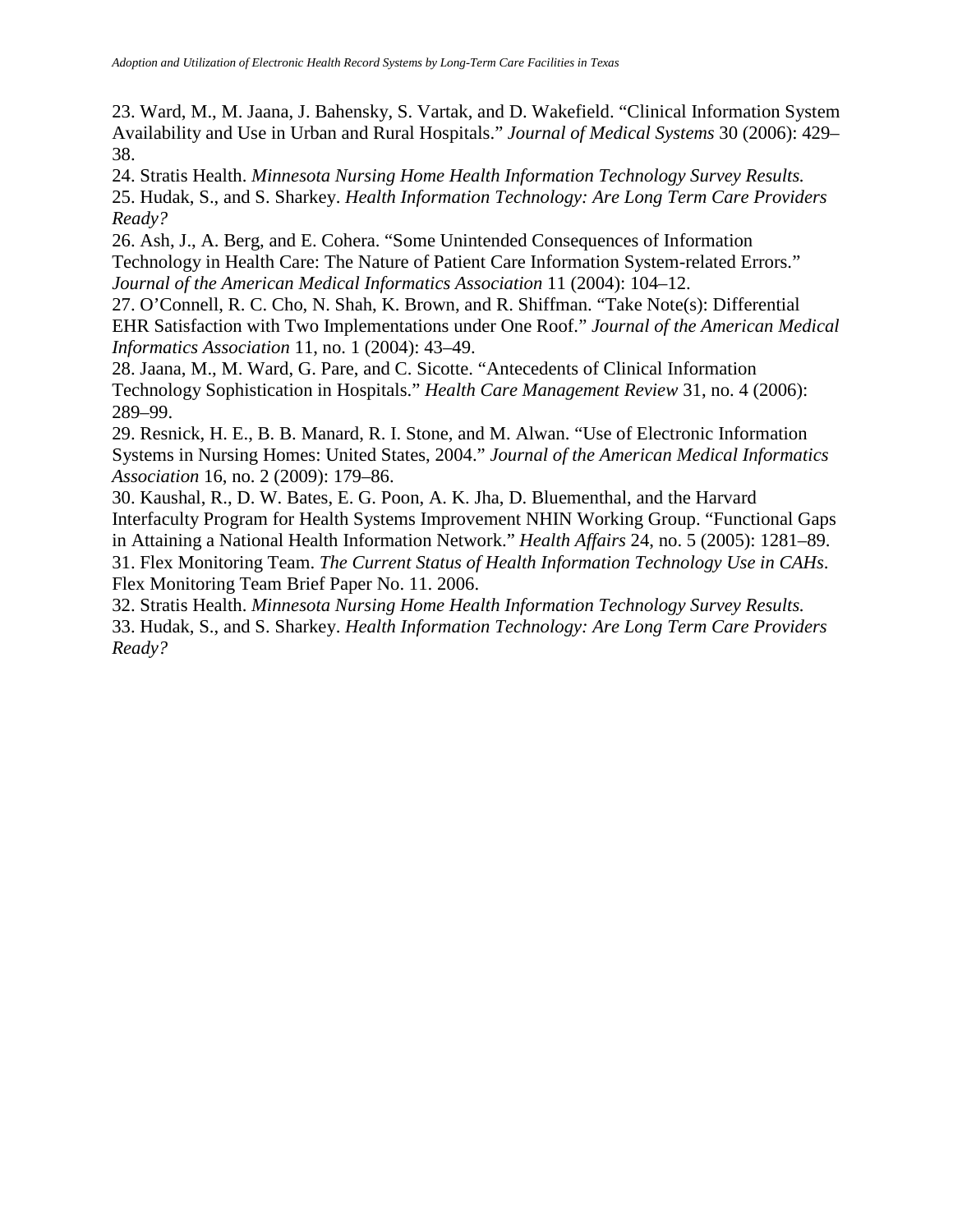## **Figure 1**

EHR Implementation Status of Texas Long-Term Care Facilities

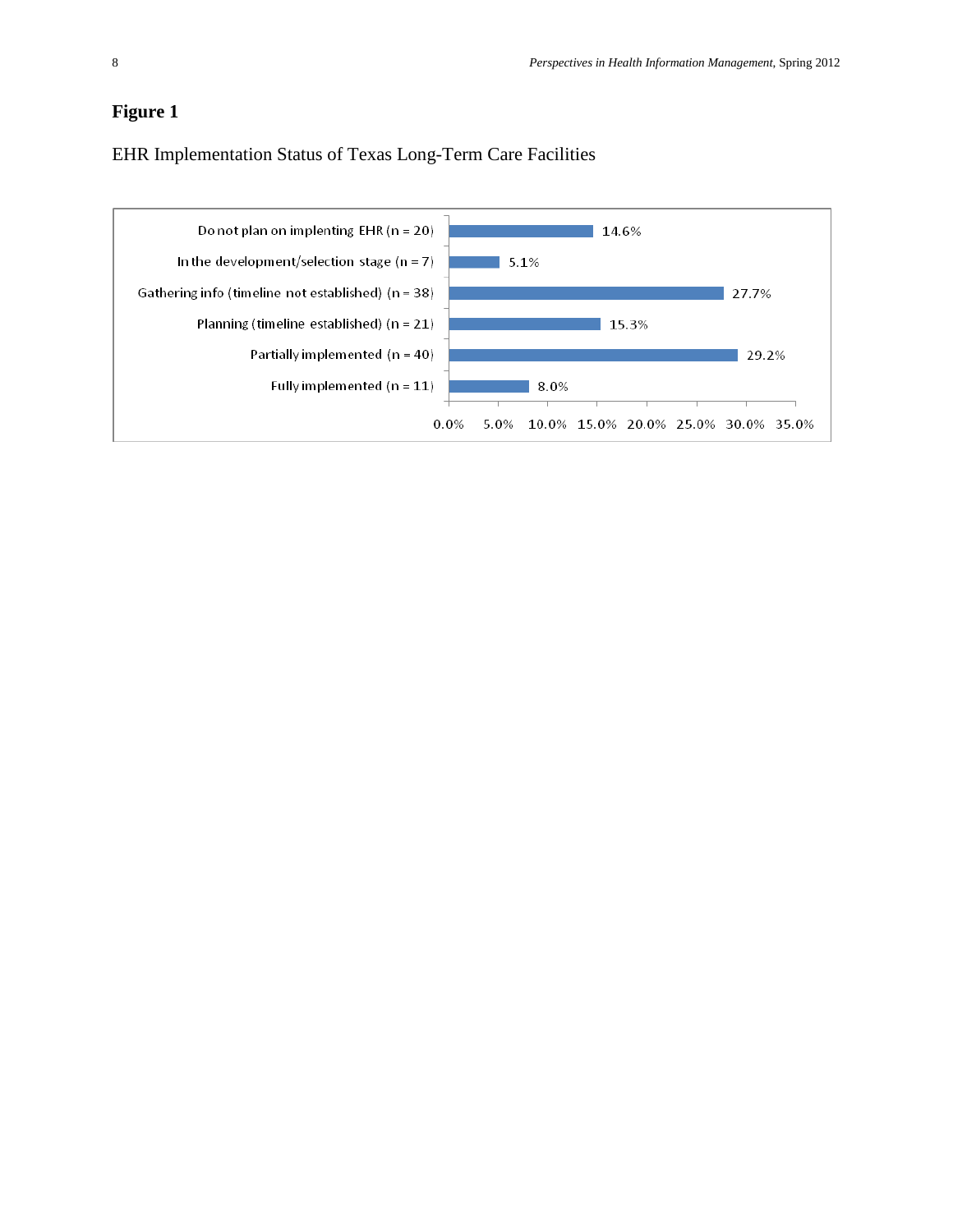Demographic Characteristics of Survey Respondents

|                                      | <b>Survey</b>      |                  |                             |                  |            |                 |
|--------------------------------------|--------------------|------------------|-----------------------------|------------------|------------|-----------------|
| <b>Characteristics</b>               | <b>Respondents</b> |                  | All Texas LTCs <sup>c</sup> |                  | Comparison |                 |
|                                      | $\frac{0}{0}$      | n                | $\frac{0}{0}$               | $\boldsymbol{n}$ | Z          | <i>p</i> -value |
| Ownership status                     |                    |                  |                             |                  |            |                 |
| For-profit                           | 73.0%              | 100              | 85.3%                       | 1,004            | $-3.72$    | .00             |
| Not-for-profit                       | 20.4%              | 28               | 12.0%                       | 141              | 2.79       | .99             |
| Local government                     | 5.8%               | 8                | 2.3%                        | 27               | 2.43       | .99             |
| State government                     | 0.7%               | $\mathbf{1}$     | 0.4%                        | 5                | 0.50       | .69             |
| Veterans affairs                     | 0.0%               | $\boldsymbol{0}$ | 0.0%                        | $\overline{0}$   |            |                 |
|                                      |                    |                  |                             |                  |            |                 |
| Location                             |                    |                  |                             |                  |            |                 |
| Rural                                | 54.7%              | 75               | 59.8%                       | 704              | $-1.14$    | .13             |
| Suburban <sup>a</sup>                | 16.1%              | 22               |                             |                  |            |                 |
| Urban                                | 24.8%              | 34               | 40.2%                       | 473              | 1.14       | .87             |
| Metropolitan statistical area        |                    |                  |                             |                  |            |                 |
| $(MSA)^b$                            | 4.4%               | 6                |                             |                  |            |                 |
|                                      |                    |                  |                             |                  |            |                 |
| <b>Affiliation type</b>              |                    |                  |                             |                  |            |                 |
| Hospital based                       | 6.6%               | 9                | n/a                         | n/a              |            |                 |
| Part of a regional multicenter chain | 48.2%              | 66               | n/a                         | n/a              |            |                 |
| Part of a national multicenter chain | 11.7%              | 16               | n/a                         | n/a              |            |                 |
| Freestanding                         | 33.6%              | 46               | n/a                         | n/a              |            |                 |
|                                      |                    |                  |                             |                  |            |                 |
| Number of beds                       |                    |                  |                             |                  |            |                 |
| $0 - 49$                             | 5.8%               | 8                | 6.8%                        | 80               | $-0.42$    | .34             |
| $50 - 99$                            | 35.8%              | 49               | 31.9%                       | 375              | 0.92       | .82             |
| $100 - 149$                          | 41.6%              | 57               | 47.7%                       | 562              | $-1.36$    | .09             |
| 150 or more                          | 16.8%              | 23               | 13.6%                       | 160              | 1.02       | .85             |

<sup>a</sup>A suburban area refers either to an outlying residential area of a city or town or to a separate municipality, borough, or unincorporated area outside a town or city. *Source*: David Rusk. *Cities without Suburbs*. 3rd ed. Washington, DC: Woodrow Wilson Center Press, 2003.

<sup>b</sup>A metropolitan statistical area (MSA) is a single urbanized area with a population of at least 2.5 million. An urbanized area is defined as a central city and any densely populated area adjacent to that central city. An urbanized area is required to have more than 50,000 inhabitants and be closely settled. *Source*: Office of Management and Budget. *Federal Register* 75, no. 123, June 28, 2010. Available at [http://www.whitehouse.gov/sites/default/files/omb/assets/fedreg\\_2010/06282010\\_metro\\_standards-](http://www.whitehouse.gov/sites/default/files/omb/assets/fedreg_2010/06282010_metro_standards-Complete.pdf)[Complete.pdf](http://www.whitehouse.gov/sites/default/files/omb/assets/fedreg_2010/06282010_metro_standards-Complete.pdf) (accessed October 8, 2011).

Information about ownership status and number of beds of all Texas LTCs was retrieved from http://www.medicare.gov. Information about location was retrieved from, Rural Assistance Center web site at<http://ims2.missouri.edu/rac/amirural/>where only "rural" and "urban" information is available. In the proportion comparison, "urban" in the sample includes suburban, urban, and MSA.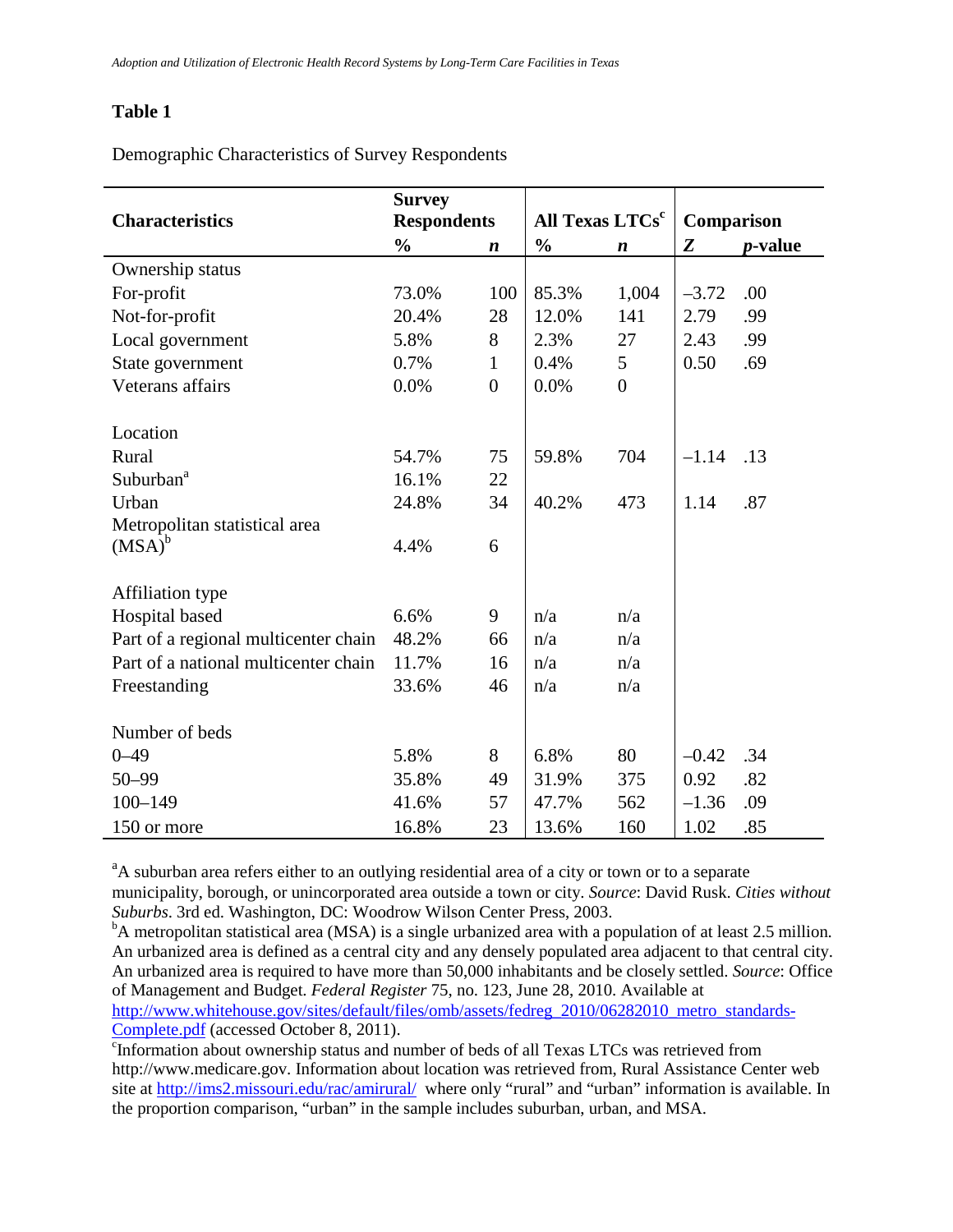EHR Implementation Status by Demographic Characteristics

|                                | <b>EHRs Fully or Partially Implemented</b> |                  |  |
|--------------------------------|--------------------------------------------|------------------|--|
| <b>Characteristics</b>         | $\frac{0}{0}$                              | $\boldsymbol{n}$ |  |
|                                |                                            |                  |  |
| Ownership status               |                                            |                  |  |
| For-profit                     | 34.0%                                      | (34/100)         |  |
| Not-for-profit                 | 42.9%                                      | (12/28)          |  |
| Local government               | 50.0%                                      | (4/8)            |  |
| State government               | 100%                                       | (1/1)            |  |
| Location                       |                                            |                  |  |
| Rural                          | 26.7%                                      | (20/75)          |  |
| Suburban                       | 59.1%                                      | (13/22)          |  |
| Urban <sup>a</sup>             | 45.0%                                      | (18/40)          |  |
| <b>Affiliation type</b>        |                                            |                  |  |
| Hospital based                 | 55.6%                                      | (5/9)            |  |
| Part of a regional multicenter |                                            | (23/66)          |  |
| chain                          | 34.8%                                      |                  |  |
| Part of a national multicenter | 50.0%                                      | (8/16)           |  |
| chain<br>Freestanding          | 32.6%                                      | (15/46)          |  |
|                                |                                            |                  |  |
| Number of beds                 |                                            |                  |  |
| $0 - 49$                       | 50.0%                                      | (4/8)            |  |
| 50-99                          | 30.6%                                      | (15/49)          |  |
| $100 - 149$                    | 40.4%                                      | (23/57)          |  |
| 150 or more                    | 39.1%                                      | (9/23)           |  |

• <sup>a</sup>In this table, "urban" includes both urban and metropolitan statistical area (MSA) responses.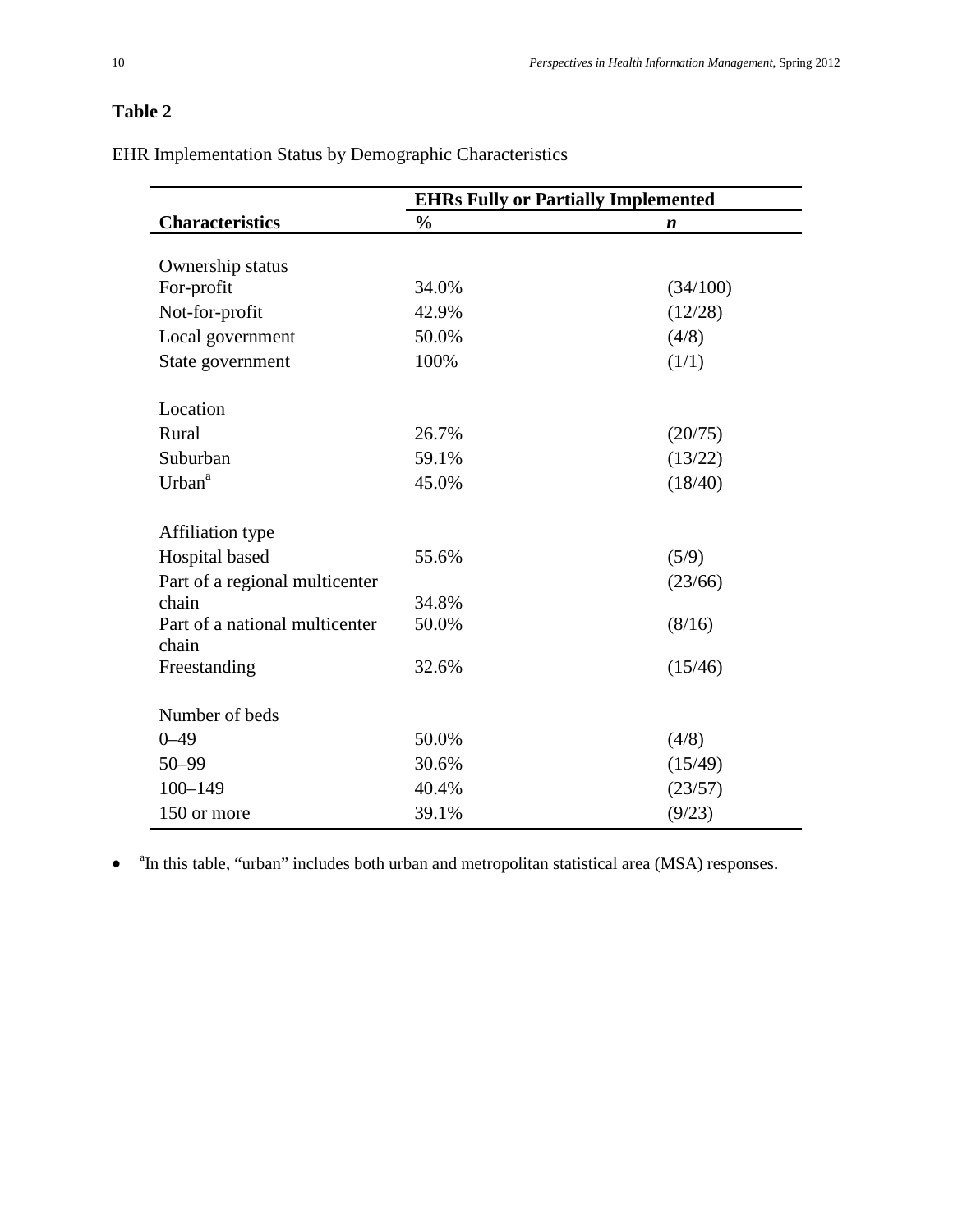|                                            | Texas<br>2010-2011 |     | Minnesota<br>2008 |                  | California<br>2007 |                  |      |               |
|--------------------------------------------|--------------------|-----|-------------------|------------------|--------------------|------------------|------|---------------|
|                                            | %                  | n   | $\%$              | $\boldsymbol{n}$ | $\%$               | $\boldsymbol{n}$ |      | $p-$<br>value |
| Fully or partially implemented             | 37.2%              | 51  | 22.3%             | 66               | 8.2%               | 8                | 3.22 | .2            |
| Development or selection stage             | 43.1%              | 59  | 38.7%             | 115              | 40.8%              | 40               | 2.18 | .4            |
| Planning or information gathering<br>stage | 5.1%               | 7   | 7.4%              | 22               | 10.2%              | 10               | 0.75 | .7            |
| Not started or no plans                    | 14.6%              | 20  | 31.6%             | 94               | 40.8%              | 40               | 11.2 | < 01          |
| Total                                      |                    | 137 |                   | 297              |                    | 98               |      |               |

# Comparison of EHR Implementation in Long-Term Care Facilities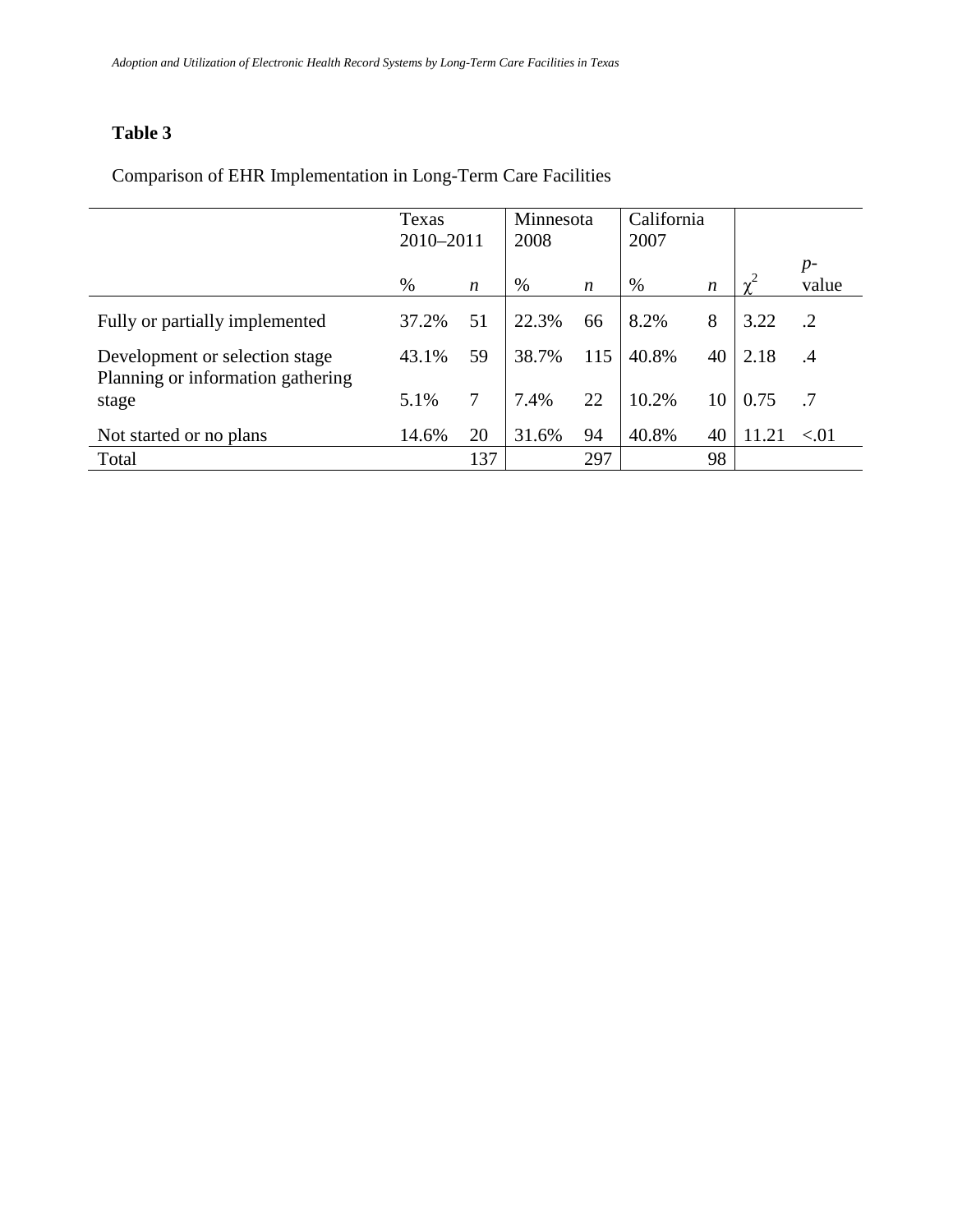EHR Administrative Functionalities

| <b>Administrative Functions</b>            | <b>Survey Respondents</b> |                  |  |
|--------------------------------------------|---------------------------|------------------|--|
|                                            | $\frac{0}{0}$             | $\boldsymbol{n}$ |  |
|                                            |                           |                  |  |
| Communication and information distribution |                           |                  |  |
| Website                                    | 44.5%                     | 61               |  |
| E-mail with clients                        | 48.2%                     | 66               |  |
| E-mail not with clients                    | 48.2%                     | 66               |  |
| Finance                                    |                           |                  |  |
| <b>Billing</b>                             | 77.4%                     | 106              |  |
| Claim submission                           | 75.2%                     | 103              |  |
| Payroll                                    | 62.8%                     | 86               |  |
| Accounting                                 | 65.0%                     | 89               |  |
| Other                                      |                           |                  |  |
| Human resources information management     | 37.2%                     | 51               |  |
| Inventory management                       | 18.2%                     | 25               |  |
| Scheduling                                 | 20.4%                     | 28               |  |
| Appointment reminder                       | 13.9%                     | 19               |  |
| Eligibility information                    | 23.4%                     | 32               |  |
| Prior authorization                        | 17.5%                     | 24               |  |
| Admission                                  | 57.7%                     | 79               |  |
| Discharge                                  | 50.4%                     | 69               |  |
| Transfer                                   | 43.8%                     | 60               |  |
| Summary of services provided               | 30.7%                     | 42               |  |

*Notes*:

*Website* refers to the utilization of an official website.

*E-mail with clients* refers to the utilization of official e-mail for contacting clients, including existing and prospective residents.

*E-mail not with clients* refers to the utilization of official e-mail for internal communication only.

*Billing* refers to the process of claim preparation, including coding.

*Claim submission* refers to the process in which claims are submitted to clearinghouses or insurers.

*Payroll* refers to the process of distribution of paychecks to employees each payday.

*Accounting* refers to the other accounting functionalities besides billing, claim submission, and payroll.

*Human resources information management* refers to the processes at the intersection of human resources management and information technology, such as online recruitment, hiring, training, and so forth.

*Inventory management* refers to the processes involved in the stocked goods management, such as ordering, shipping, handling, stocking, and so forth.

*Scheduling* refers to making arrangements for clients and internal staff.

*Appointment reminder* refers to the applications that automatically check physicians' schedules and notify patients of upcoming appointments.

*Eligibility information* refers to an online system that provides timely and accurate information regarding a recipient's eligibility for services.

*Prior authorization* refers to the functionality that can submit preauthorization requests to insurers.

*Admission* refers to the applications applied in resident check-in processing.

*Discharge* refers to the applications applied in resident check-out processing.

*Transfer* refers to the applications applied in the resident transferring process.

*Summary of services provided* refers to the applications applied in summarizing services provided.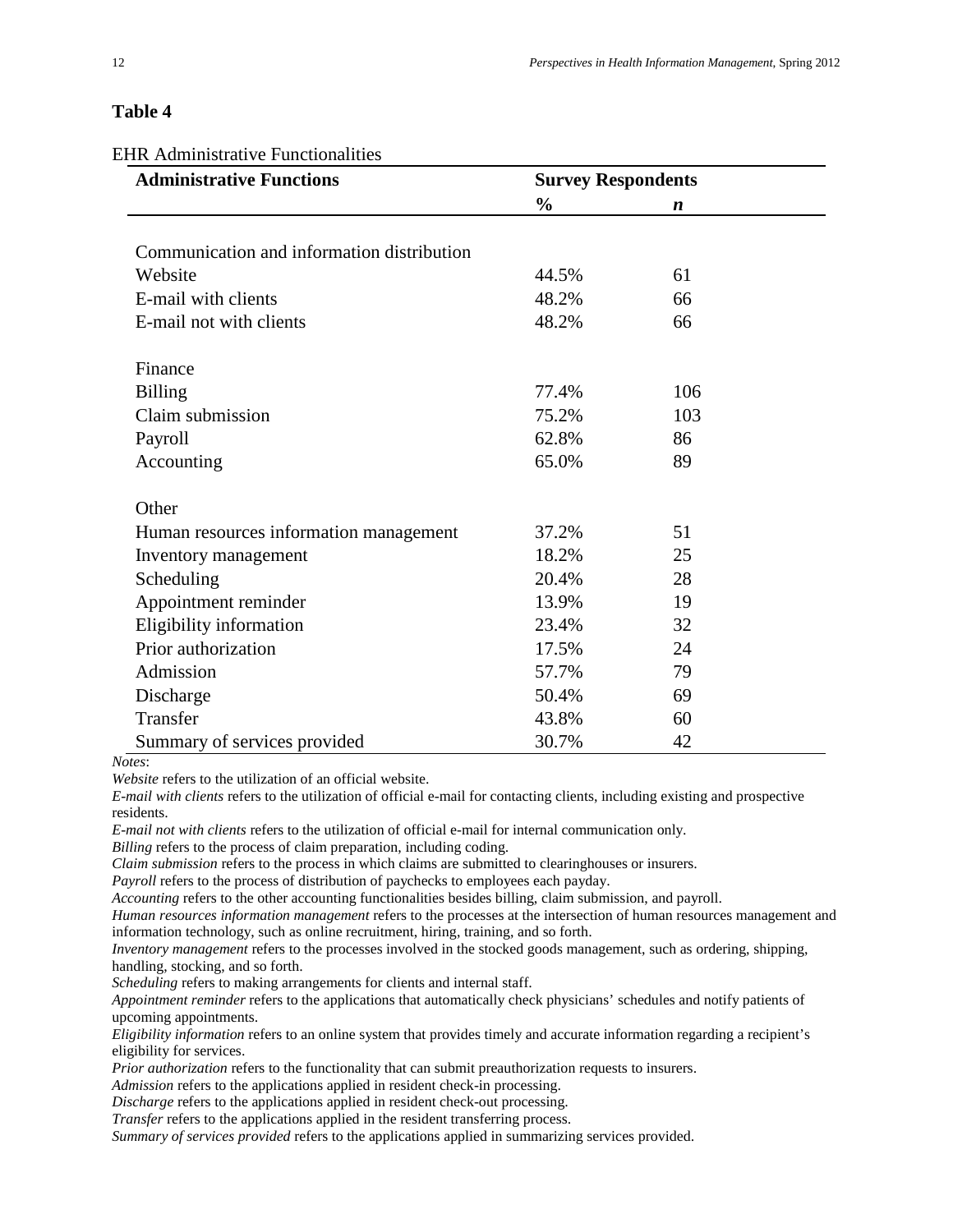#### EHR Clinical Functionalities

| <b>Clinical Functions</b>                                               |               | <b>Survey Respondents</b> |
|-------------------------------------------------------------------------|---------------|---------------------------|
|                                                                         | $\frac{0}{0}$ | $\boldsymbol{n}$          |
| Resident assessment                                                     |               |                           |
| Minimum data set (MDS)                                                  | 84.7%         | 116                       |
| Resident assessment protocols (RAPs)                                    | 72.3%         | 99                        |
| <b>Triggers</b>                                                         | 61.3%         | 84                        |
| Computerized provider order entry (CPOE)                                |               |                           |
| Physician orders                                                        | 56.9%         | 78                        |
| E-prescribing between practitioner and pharmacy                         | 10.2%         | 14                        |
| Medication orders and drug dispensing                                   | 32.8%         | 45                        |
| Laboratory/procedures information                                       | 34.3%         | 47                        |
| Care management                                                         |               |                           |
| Individual care management plan                                         | 59.1%         | 81                        |
| Clinical charting applications, including assessment and progress notes | 24.1%         | 33                        |
| Receiving external clinical documents                                   | 14.6%         | 20                        |
| Treatment administration information                                    | 29.2%         | 40                        |
| Electronic access to an assigned care manager                           | 16.1%         | 22                        |
| Dietary                                                                 | 35.0%         | 48                        |
| Clinical decision support tools                                         | 20.4%         | 28                        |
| Census management                                                       | 50.4%         | 69                        |
| Notes:<br>Minimum data set (MDS) refers to the utilization of MDS.      |               |                           |

*Resident assessment protocols (RAPs)* refers to the utilization of RAPs.

*Triggers* refer to the utilization of Triggers.

*Physician orders* refer to the processes of electronic entry of medical practitioner instructions for the treatment of residents under the practitioner's care.

*E-prescribing* refers to the electronic transmission of prescription information from the prescriber's computer to a pharmacy computer.

*Medication orders and drug dispensing* refers to the processes during the preparation, packaging, labeling, record keeping, and transfer of a prescription drug to a resident.

*Laboratory/procedures information* refers to a class of applications that receives, processes, and stores information generated by medical laboratory processes.

*Individual care management plan* refers to a collaborative process of assessment, planning, facilitation, and advocacy for options and services to meet a resident's needs.

*Clinical charting applications* refers to the applications in clinical charting, including assessment and progress notes.

*Receiving external clinical documents* refers to the ability to receive external clinical documents about the residents, including provider notes, lab data, radiology data, medical devices, patient history, and so forth.

*Treatment administration information* refers to the ability to manage the residents' treatment information.

*Electronic access to an assigned care manger* allows an existing or perspective resident to access an assigned care manager online.

*Dietary* refers to the IT application to manage residents' dietary needs.

*Clinical decision support tools* provide best-practice suggestions for care plans and interventions based on clinical problems or diagnoses.

*Census management* refers to patient demographics.